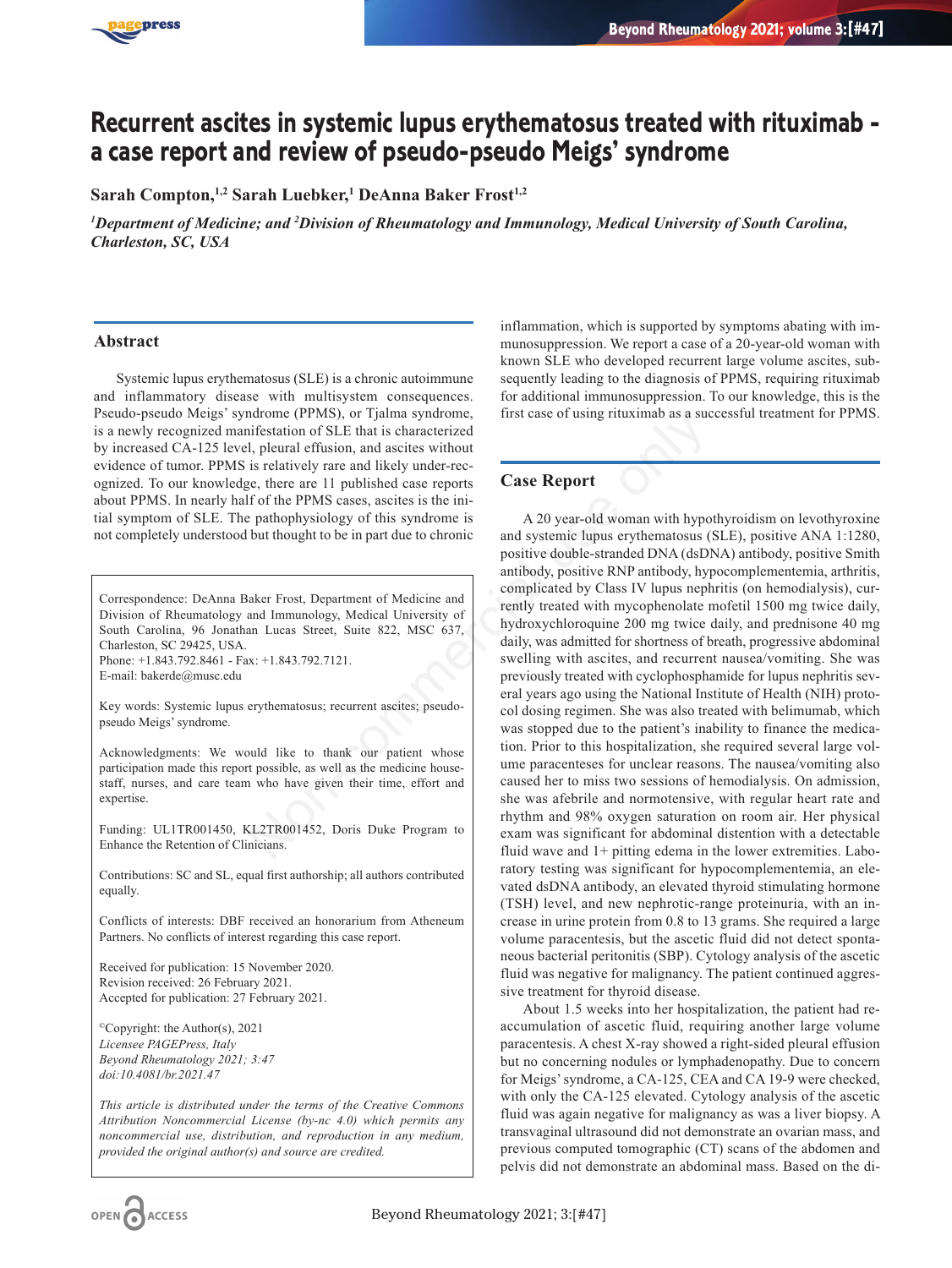

agnosis of new nephrotic-range proteinuria, the patient underwent a renal biopsy which showed Class III + V lupus nephritis, a change from 1 month prior to this admission. Given the presence of pleural effusion, ascites, and elevated CA-125, pseudo-pseudo Meigs' syndrome (PPMS) was considered.

A more aggressive immunosuppression regimen was initiated by adding rituximab and continuing mycophenolate mofetil and prednisone. Rituximab was dosed based on the rheumatoid arthritis protocol with 1000 mg administered at day 1 and day 15 of treatment.1 Two weeks after the last dose of rituximab, the patient required a paracentesis to remove 2.3 L of fluid. Two weeks after that procedure, a repeat abdominal ultrasound did not demonstrate drainable ascites. Two months after the last dose of rituximab, a repeat abdominal ultrasound again did not demonstrate drainable ascites. Additionally, we obtained repeat serum complement and urine protein levels 2 and 3 months post-rituximab infusion, which demonstrated an improvement in serum C3 levels and improved proteinuria from 13 g to 2 g. The patient will be re-dosed with rituximab at the same dose in 4-6 months and continue mycophenolate mofetil and prednisone for a maintenance treatment regimen.

## **Discussion**

edge, there are 11 reported cases in the literature (Table 1). Interestingly, PPMS is frequently the presenting feature leading to the diagnosis of SLE, after malignancy is ruled out, as was seen in 6 out of the 12 reported cases (Table 1). The differential diagnosis for PPMS includes Meigs' syndrome, characterized by ascites, pleural effusion and a benign ovarian mass<sup>5,6</sup> and pseudo Meigs' syndrome, defined as the presence of ascites and pleural effusions due to an abdominopelvic malignancy or other benign mass, including struma ovarii, yolk sac tumor, ovarian carcinoma, leiomyoma, tuberculosis and ovarian hemangioma.7 In both Meigs' and pseudo Meigs' syndrome, the etiology of ascites formation is thought to be due to tumor irritation of the peritoneal wall, leading to leakage of fluid that originated from the peritoneum.8,9 The mechanism which leads to ascites formation in PPMS has not been delineated but thought to be strongly linked to the inflammatory response of the serosa, with the presence of elevated inflammatory cytokines [*i.e*., interleukin (IL)-1b, interferon (IFN)-y and vascular endothelial growth factor (VEGF)], clustering plasma cells in the lymph, and immune complex deposition in the vessels of the peritoneum.5 While each entity in PPMS can occur separately as a result of SLE, the presence of all 3 findings in a patient with SLE is diagnostic of PPMS.

|  | Table 1. Summary of the clinical characteristics of pseudo-pseudo Meigs' syndrome reported cases, including disease manifestations, |  |  |  |  |
|--|-------------------------------------------------------------------------------------------------------------------------------------|--|--|--|--|
|  | initial and maintenance treatments, and the time to remission.                                                                      |  |  |  |  |
|  |                                                                                                                                     |  |  |  |  |

| with rituximab at the same dose in 4-6 months and continue my-<br>cophenolate mofetil and prednisone for a maintenance treatment<br>regimen.                                                                                                                                                                       |                        | lymph, and immune complex deposition in the vessels of the peri-<br>toneum. <sup>5</sup> While each entity in PPMS can occur separately as a result<br>of SLE, the presence of all 3 findings in a patient with SLE is di-<br>agnostic of PPMS.<br>Serositis, including pleural or pericardial effusion or ascites, |                            |                |                                                                                                                                                                                                                                                                                                                                                                                                                                                                                                                                                                                                                                              |                       |                |                                      |                                     |                             |  |
|--------------------------------------------------------------------------------------------------------------------------------------------------------------------------------------------------------------------------------------------------------------------------------------------------------------------|------------------------|---------------------------------------------------------------------------------------------------------------------------------------------------------------------------------------------------------------------------------------------------------------------------------------------------------------------|----------------------------|----------------|----------------------------------------------------------------------------------------------------------------------------------------------------------------------------------------------------------------------------------------------------------------------------------------------------------------------------------------------------------------------------------------------------------------------------------------------------------------------------------------------------------------------------------------------------------------------------------------------------------------------------------------------|-----------------------|----------------|--------------------------------------|-------------------------------------|-----------------------------|--|
| <b>Discussion</b><br>PPMS is characterized by ascites, pleural effusion and an ele-<br>vated serum CA-125, in a SLE patient without evidence of an ab-<br>dominopelvic mass. <sup>2-4</sup> It was first described in 2005 by Wiebren<br>Tjalma and is also known as Tjalma syndrome. <sup>2,4</sup> To our knowl- |                        |                                                                                                                                                                                                                                                                                                                     |                            |                | is not uncommon in SLE. Ascites occurs in SLE in about 8-11%<br>of the time. <sup>4</sup> Causes of ascites in SLE include protein-losing en-<br>teropathy (PLE), lupus peritonitis, and lupus nephritis compli-<br>cated by nephrotic syndrome. <sup>2,8</sup> Our patient did not have<br>symptoms congruent with PLE or lupus peritonitis, but she did<br>have progressive lupus nephritis, leading to nephrotic-range pro-<br>teinuria. In review of the other PPMS cases, 3 report the diagnosis<br>Table 1. Summary of the clinical characteristics of pseudo-pseudo Meigs' syndrome reported cases, including disease manifestations, |                       |                |                                      |                                     |                             |  |
| initial and maintenance treatments, and the time to remission.<br>Cases                                                                                                                                                                                                                                            | <b>Prior</b><br>SLE dx | <b>Ascitic</b><br>fluid                                                                                                                                                                                                                                                                                             | <b>Pleural</b><br>effusion | effusion       | Pericardial Pancytopenia Lupus                                                                                                                                                                                                                                                                                                                                                                                                                                                                                                                                                                                                               | nephritis             | <b>APLS</b>    | <b>Initial Tx.</b>                   | Maint.<br>Tx                        | <b>Time to</b><br>remission |  |
| Our case                                                                                                                                                                                                                                                                                                           | Yes                    | Trans                                                                                                                                                                                                                                                                                                               | Yes                        | No             | N <sub>o</sub>                                                                                                                                                                                                                                                                                                                                                                                                                                                                                                                                                                                                                               | Yes                   | $\rm No$       | Steroid<br><b>RTX</b>                | Steroid<br><b>MMF</b><br><b>HCQ</b> | 3 weeks                     |  |
| Ahmed et al.                                                                                                                                                                                                                                                                                                       | Yes                    | Exud                                                                                                                                                                                                                                                                                                                | Yes                        | No             | Unk                                                                                                                                                                                                                                                                                                                                                                                                                                                                                                                                                                                                                                          | N <sub>o</sub>        | $\rm No$       | Steroid                              | Steroid<br>AZA                      | 8 weeks                     |  |
| Schmitt et al.                                                                                                                                                                                                                                                                                                     | No                     | Exud                                                                                                                                                                                                                                                                                                                | Unk                        | Yes            | Yes                                                                                                                                                                                                                                                                                                                                                                                                                                                                                                                                                                                                                                          | Yes                   | Yes            | Steroid<br>AZA<br><b>HCQ</b>         | Unk                                 | Unk                         |  |
| Tjalma                                                                                                                                                                                                                                                                                                             | Yes                    | Unk                                                                                                                                                                                                                                                                                                                 | Yes                        | N <sub>o</sub> | Yes                                                                                                                                                                                                                                                                                                                                                                                                                                                                                                                                                                                                                                          | N <sub>o</sub>        | Yes            | Steroid<br>AZA                       | Unk                                 | 6 weeks                     |  |
| Dalvi et al.                                                                                                                                                                                                                                                                                                       | Yes                    | Chyle                                                                                                                                                                                                                                                                                                               | Yes                        | Yes            | $\rm No$                                                                                                                                                                                                                                                                                                                                                                                                                                                                                                                                                                                                                                     | N <sub>0</sub>        | No             | Steroid                              | <b>MMF</b>                          | Unk                         |  |
| Tansir et al.                                                                                                                                                                                                                                                                                                      | N <sub>0</sub>         | Unk                                                                                                                                                                                                                                                                                                                 | Yes                        | Yes            | No                                                                                                                                                                                                                                                                                                                                                                                                                                                                                                                                                                                                                                           | Yes                   | Yes            | Steroid<br>$\ensuremath{\text{CYC}}$ | Steroid<br><b>HCQ</b>               | 4 weeks                     |  |
| Lee et al. (2 cases)                                                                                                                                                                                                                                                                                               | Yes<br>Yes             | Unk<br>Unk                                                                                                                                                                                                                                                                                                          | Yes<br>Yes                 | Yes<br>Yes     | Yes<br>N <sub>o</sub>                                                                                                                                                                                                                                                                                                                                                                                                                                                                                                                                                                                                                        | N <sub>0</sub><br>Yes | Yes<br>Unk     | Steroid<br>Steroid<br><b>CYC</b>     | Steroid<br><b>HCQ</b><br><b>MMF</b> | 1 week<br>Unk               |  |
| Bes and Soy                                                                                                                                                                                                                                                                                                        | N <sub>o</sub>         | Unk                                                                                                                                                                                                                                                                                                                 | Yes                        | Yes            | N <sub>0</sub>                                                                                                                                                                                                                                                                                                                                                                                                                                                                                                                                                                                                                               | N <sub>o</sub>        | No             | Steroid                              | <b>HCQ</b>                          | 3 weeks                     |  |
| Gao et al.                                                                                                                                                                                                                                                                                                         | N <sub>0</sub>         | Unk                                                                                                                                                                                                                                                                                                                 | Yes                        | $\rm No$       | N <sub>0</sub>                                                                                                                                                                                                                                                                                                                                                                                                                                                                                                                                                                                                                               | N <sub>0</sub>        | $\rm No$       | Steroid                              | Steroid<br><b>LFL</b><br><b>HCQ</b> | 8 weeks                     |  |
| Ural et al.                                                                                                                                                                                                                                                                                                        | N <sub>o</sub>         | Exud                                                                                                                                                                                                                                                                                                                | Yes                        | N <sub>o</sub> | Unk                                                                                                                                                                                                                                                                                                                                                                                                                                                                                                                                                                                                                                          | N <sub>o</sub>        | N <sub>o</sub> | Steroid<br><b>HCQ</b>                | Unk                                 | 8 weeks                     |  |
| McVorra et al.                                                                                                                                                                                                                                                                                                     | N <sub>0</sub>         | Exud                                                                                                                                                                                                                                                                                                                | Yes                        | Yes            | N <sub>o</sub>                                                                                                                                                                                                                                                                                                                                                                                                                                                                                                                                                                                                                               | No                    | No             | Steroid                              | Unk                                 | Unk                         |  |

Trans, transudative; Unk, unknown; Chyle, chylous; Exud, exudative; RTX, rituximab; CYC, cyclophosphamide; AZA, azathioprine; HCQ, hydroxychloroquine; MMF, mycophenolate mofetil; LFL, leflunomide.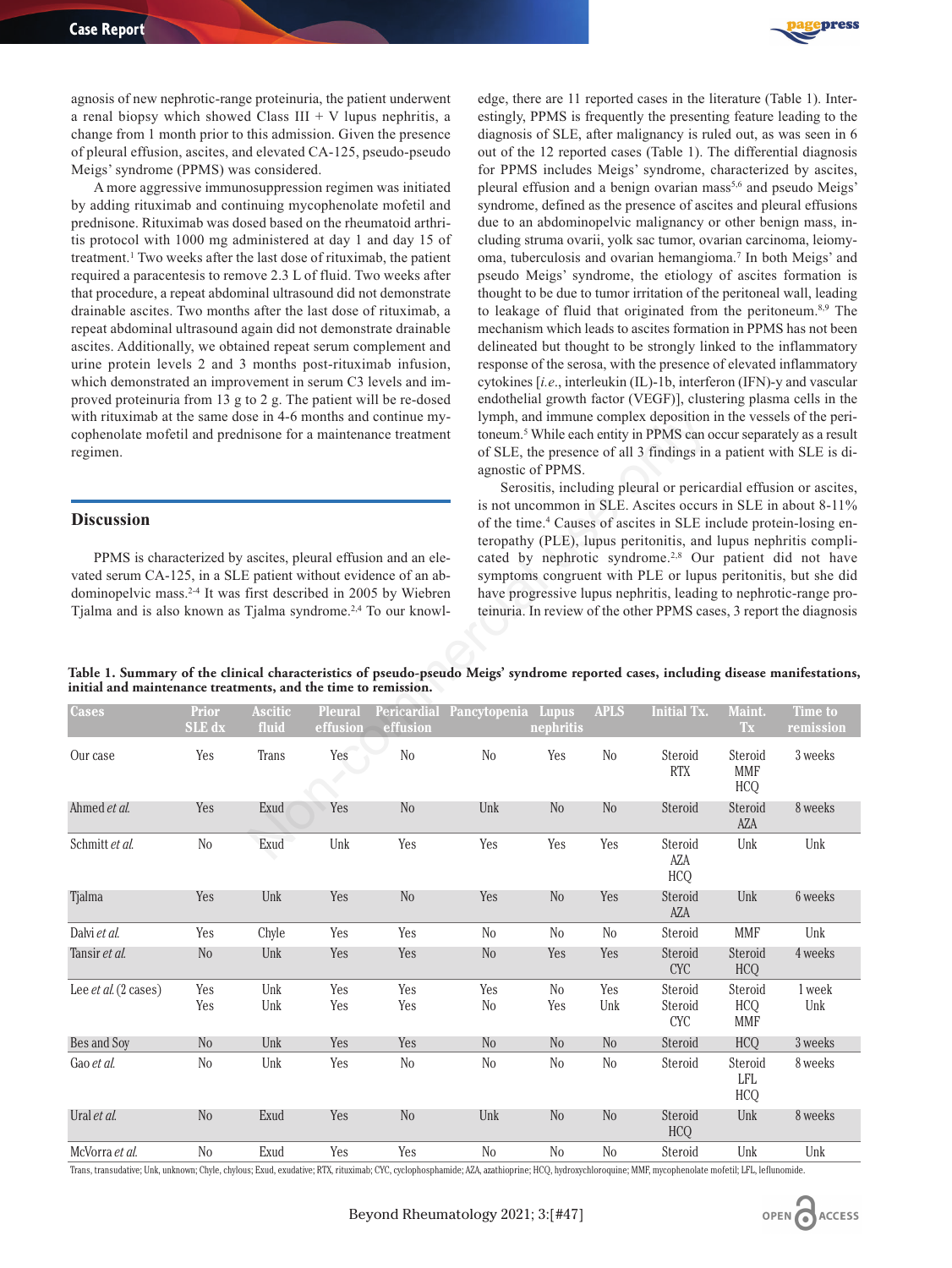

of lupus nephritis with the presentation of PPMS (Table 1). These cases include a new diagnosis of class I (3) and class II (6) lupus nephritis. While these classes are not associated with nephroticrange proteinuria, another patient had Class V lupus nephritis.<sup>8</sup> Thus, lupus nephritis can lead to ascites and is a complication of PPMS.

Although our patient had uncontrolled thyroid disease, we did not think this was solely responsible for the development of abdominal ascites as her thyroid function tests improved with initiation and titration levothyroxine, without change or resolution of the ascites burden.

CA-125 is a well described ovarian carcinoma tumor marker,<sup>9,10</sup> with low sensitivity and specificity for malignancy.<sup>2,4,9</sup> Its immunoreactivity is low in the tumors found in both Meigs' and pseudo Meigs' cases, but high in the omentum and mesovarium, further supporting its derivation from the peritoneum.<sup>9</sup> Inflammatory cytokines can also interact with mesothelial cells and augment production of CA-125.9 Increased CA-125 levels occur in connective tissue diseases, as the result of hemodialysis, and in the presence of ascites.<sup>10,11</sup> Thus, our patient has multiple comorbidities and complications that likely contributed to the elevated CA-125 levels and resulted in PPMS.

Although we did not obtain a whole-body positron-emission tomography or CT scan, we feel that the patient was thoroughly evaluated for a malignancy based on the repeated abdominal CT and ultrasound imaging, repeated ascetic fluid sampling, and a liver biopsy. But, we acknowledge that the risk for an occult malignancy still exists.

Use of immunosuppressive medications can lead to PPMS remission, with reduction of ascites, pleural effusion and normalization of  $CA-125$  levels.<sup>2,12</sup> Table 1 denotes the immunosuppressive agents that have been used. For all cases, steroids were used initially, but maintenance therapies varied in each case and more than one agent was often required. Our case is the first to report rituximab use. Rituximab was chosen because it could be an adjunct to ongoing therapies. Additionally, since she has previously received a course of cyclophosphamide, we wanted to avoid another treatment of this medication. Rituximab is generally well tolerated, but patients are at greatest risk for infusion reactions, with other possible side effects including immunosuppression, hypogammaglobulinemia, malignancy, and progressive multifocal leukoencephalopathy. Most patients entered remission 8 weeks after initiating treatment. In our case, we defined remission by no drainable ascites based on repeat abdominal ultrasounds on two consecutive occasions two months apart and an improvement in C3 and proteinuria. Some text text of monotarysis, and<br>
in the sect of monotarysis, and the performance of the sections that likely contributed to the ele-<br>
Migis' syndrome. Lancet (Lond<br>
sesulted in PPMS.<br>
Schmitt R, Weichert W, Schnei<br>
obt

#### **Conclusions**

PPMS is an increasingly recognized manifestation of SLE. It should be included in the differential diagnosis of patients with unexplained ascites, pleural effusion, and an elevated CA-125. Once recognized, immunosuppression should be initiated. Rituximab is an immunosuppressive medication that can be used in conjunction with other treatments and may be an option to achieve remission in PPMS.

## **References**

- 1. Edwards JC, Szczepanski L, Szechinski J, et al. Efficacy of Bcell-targeted therapy with rituximab in patients with rheumatoid arthritis. N Engl J Med 2004;350:2572-81.
- 2. Ahmed O, Malley T, Kitchen J. A case of pseudo-pseudo Meigs' syndrome. Oxf Med Case Rep 2019;2019:omy136.
- 3. Schmitt R, Weichert W, Schneider W, et al. Pseudo-pseudo Meigs' syndrome. Lancet (London, England) 2005;366:1672.
- 4. Tjalma WA. Ascites, pleural effusion, and CA 125 elevation in an SLE patient, either a Tjalma syndrome or, due to the migrated Filshie clips, a pseudo-Meigs syndrome. Gynecol Oncol 2005;97:288-91.
- 5. Dalvi SR, Yildirim R, Santoriello D, Belmont HM. Pseudopseudo Meigs' syndrome in a patient with systemic lupus erythematosus. Lupus 2012;21:1463-6.
- 6. Tansir G, Kumar P, Pius A, et al. Pseudo-pseudo Meigs' syndrome: a rare presentation of systemic lupus erythematosus. Reumatismo 2019;71:108-12.
- 7. Ebert EC, Hagspiel KD. Gastrointestinal and hepatic manifestations of systemic lupus erythematosus. J Clin Gastroenterol 2011;45:436-41.
- 8. Lee SY, Lee SW, Chung WT. Severe inflammation may be caused by hyperferritinemia of pseudo-pseudo Meigs' syndrome in lupus patients: two cases reports and a literature review. Clin Rheumatol 2013;32:1823-6.
- 9. Bes C, Soy M. Pseudo-pseudo Meigs syndrome developed under the leflunomide therapy. Rheumatol Int 2011;31:521-3.
- 10. Gao F, Xu Y, Yang G. Pseudo-pseudo Meigs' syndrome presenting with a combination of polyserositis, elevated serum CA 125 in systemic lupus erythematosus: A case report. Medicine 2019;98:e15393.
- 11. Ural UM, Kiliç A, Güngör T, et al. Tjalma's or pseudo-pseudo-Meigs' syndrome: a case report. Clin Exp Dermatol 2008; 33:363-4.
- 12. McVorran S, Song J, Pochineni V, Abrudescu-Opran A. Systemic lupus erythematosus presenting with massive ascites: a case of pseudo-pseudo Meigs syndrome. Case Rep Rheumatol. 2016;2016:8701763.